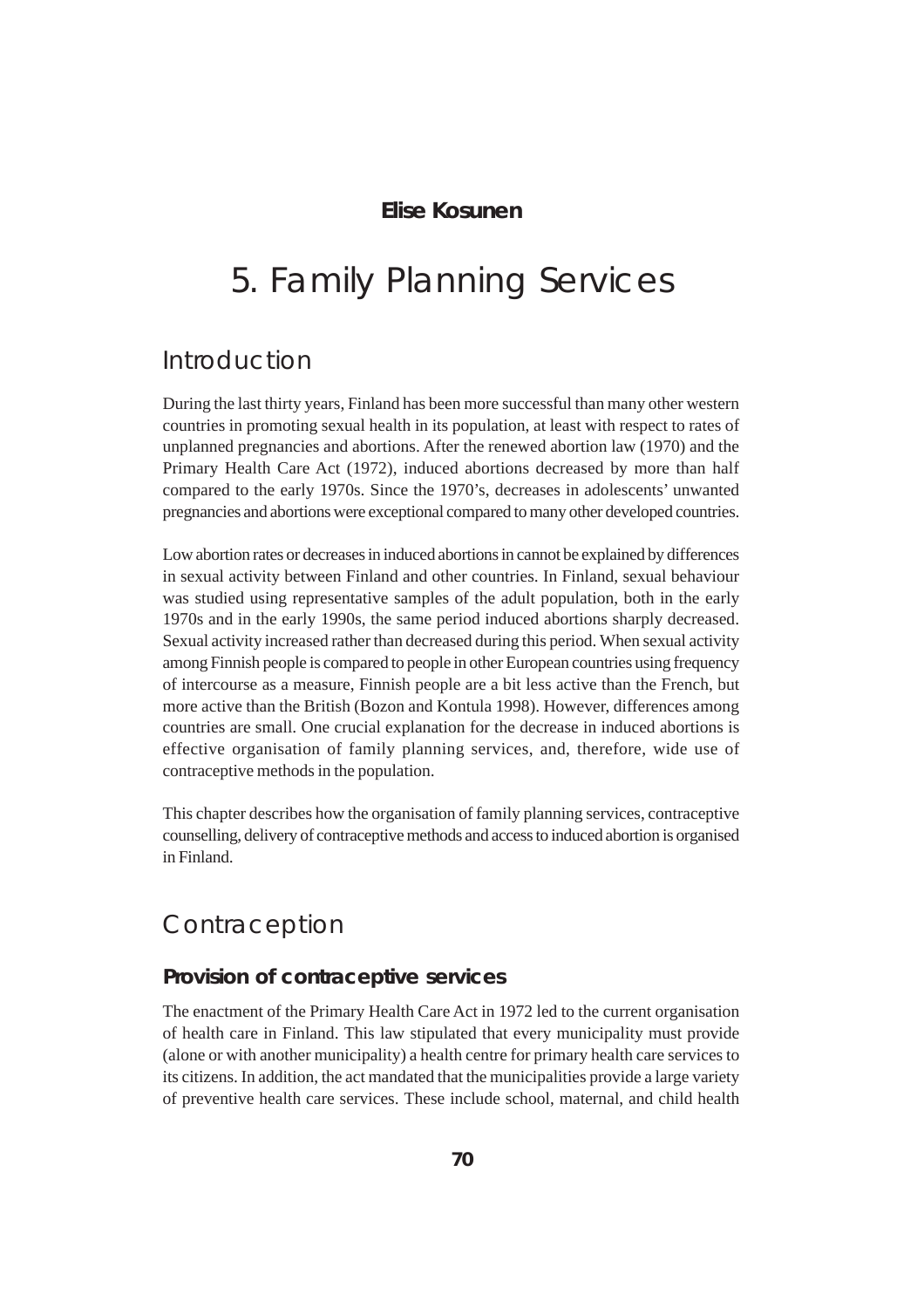care, all of which already had a long tradition in the country. Modern contraceptive methods had been introduced to Finnish markets only a few years earlier and, an effective way was needed to allow all women easy access to contraception. Thus, family planning services were added by the 1972 Act as a new field of preventative heath care. This was also important because many had feared that the number of abortions would increase because of the new abortion law; many thought this law would lead women to use abortion as a means of birth control instead of the established and recommended contraceptive methods.

Following the enactment of the Primary Health Care Act, family planning services were carefully monitored. The National Board of Health issued detailed instructions for the operation of family planning clinics and delivery of contraceptive methods. These instructions were considered requirements and highly necessary to be followed by health care personnel. Implementation of these new activities was effective. Within a few years, more than 90% of municipalities had founded a family planning clinic or provided these services in combination with maternal health care.

A public health nurse or a midwife with specific training in family planning, together with a general practitioner, who was especially appointed for the task, gave contraceptive counselling. This model of differentiated and specialised service-units was a common model of working until the early 1990s (Kosunen and Rimpelä 1997). During the first few years, the provision of services and number of visits were monitored by detailed statistics. When declining abortion trends indicated the system was effective, instructions, and follow-up were reduced.

All preventive services including visits to a family planning clinic were free of charge. They have remained cost-free, although fees for visits were introduced during the 1990s in health centres for medical services. In 1982, a circular letter of the National Board of Health advised that the first contraceptive method should be given free of charge. Municipalities have applied these guidelines in many different ways. In most cases, the first three months of oral contraceptives as well as the first intrauterine device (IUD) were delivered free of charge.

Family planning services were also provided by private gynaecologists in cities and villages, student health care clinics in towns with a university, as well as the Family Federation of Finland (Väestöliitto), and in some municipalities, Folkhälsan. A study in 1994 indicated that one third of urban women used private services the last time they needed contraceptive services, and in the capital area, the proportion was as high as 47%. Women living in rural areas mostly used health centre services (Sihvo et al. 1995).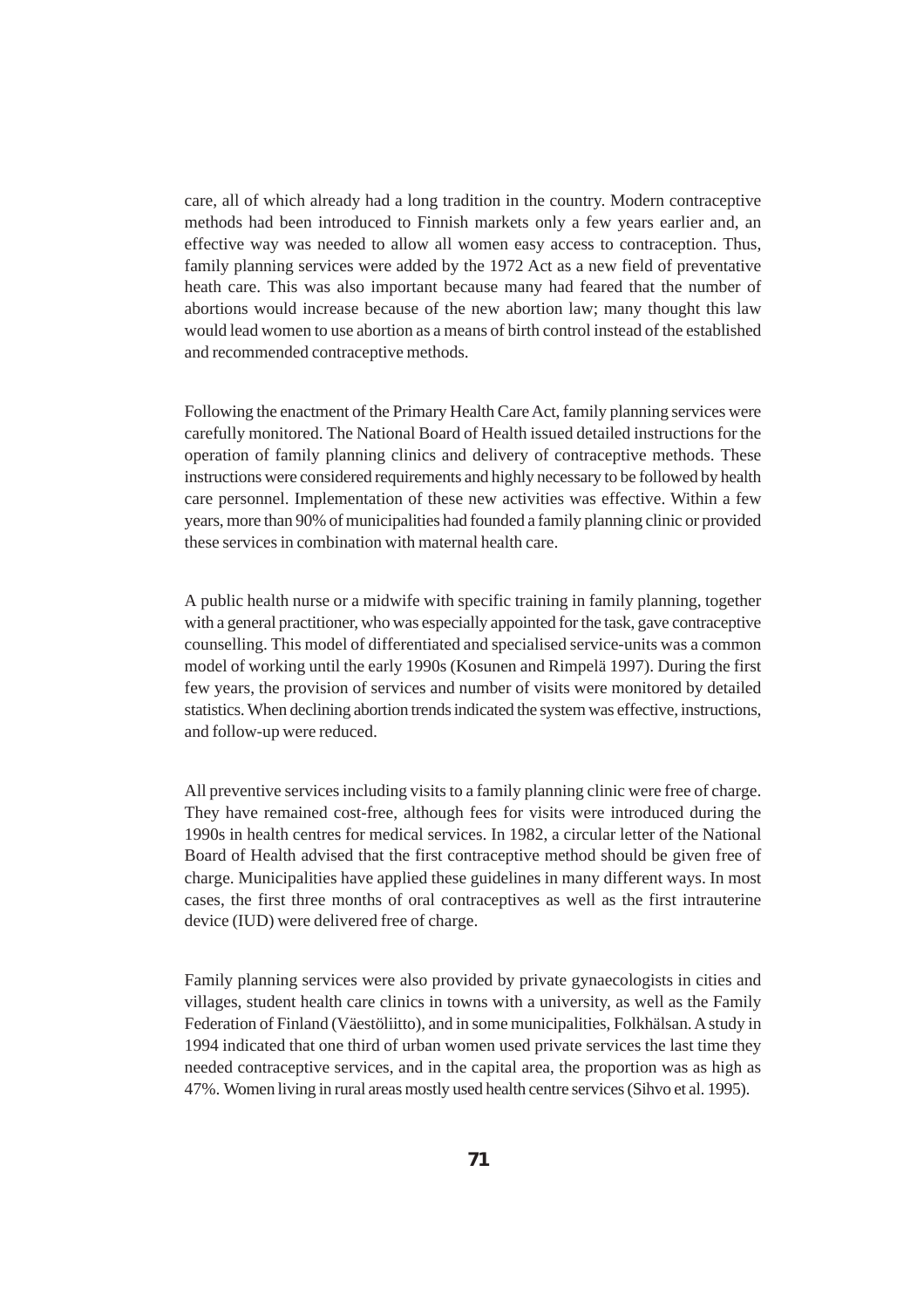### **Family planning services in change**

In the primary health care organisation mandated by the Primary Health Care Act, a health centre was responsible for providing health services to its citizens. When somebody became ill, he/she went to his/her own *health centre,* not to his or her own *doctor.* Then, the health centre organisation assigned any available doctor to care for the person. Consequently, the continuity of care was poor and the population was unsatisfied with the frequent change of doctors (Aro and Liukko 1993). Problems similar to these involving treatment were not seen in preventive services of health centres.

At the end of the 1980s, the population responsibility principle was suggested as a solution to the problems of medical services in primary health care. From the viewpoint of a health centre, this meant that a population living in a geographically defined area was assigned to a doctor and a public health nurse. It was their duty to provide all primary health care services to the population in their own area. From the viewpoint of individual patients, this renovation meant that in an ideal situation all citizens in the municipality had a doctor and a nurse of their own whose responsibility was to provide them all necessary primary health care services.

Municipalities created many models in their application of the population responsibility principle, the two extreme alternatives being the narrow-scale and the large-scale model. The narrow-scale model meant that the population responsibility principle only concerned medical services, and preventive services were provided similarly as before, that is, by doctors and nurses who had specific training in these areas. The large-scale model meant that a doctor and a nurse provided both medical and preventive services (including family planning services) to their own population.

A study on the structure of public services carried out in 1995 showed that 27% of municipalities had applied the large-scale model of the population responsibility principle by including family planning services as one of the tasks of the small area units (Koponen et. al 1998). Thirty-one percent of the municipalities provided health services similarly as before, based on differentiated and specialised tasks. The rest of the municipalities used some kind of intermediary model, so that family planning services were partly provided by the population-responsibility units. Altogether, a differentiated and specialised model of work was still more common in family planning services than in maternal and child health care or general medical care. The family planning study carried out by STAKES in 1994 showed that 28% of women had a personal doctor and 20% had a personal public health nurse in the health centre. One half of the respondents did not have a doctor of their own.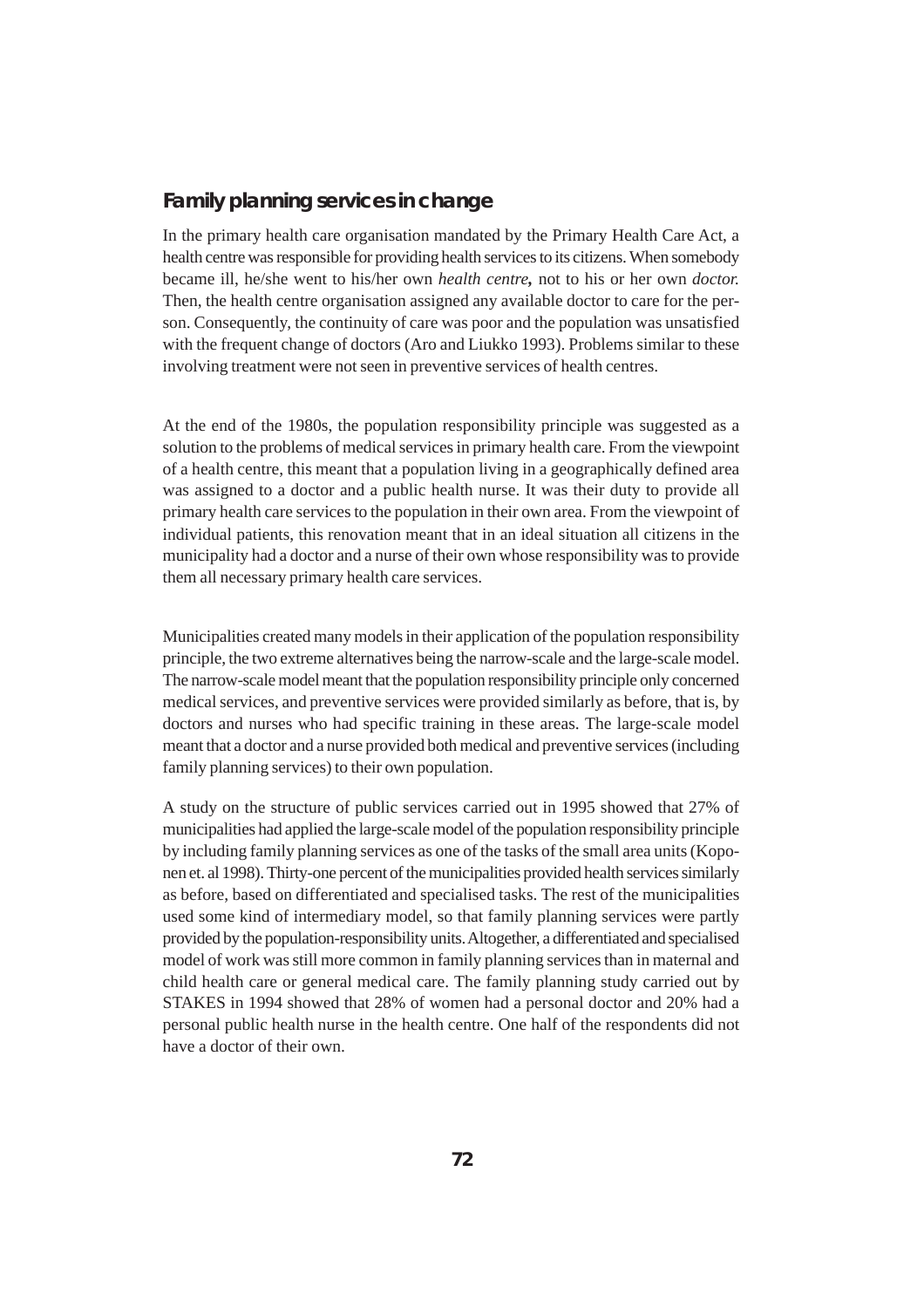In the 1994 study (Stakes), 43% of respondents preferred private doctors and 32% preferred family planning clinics for contraceptive counselling. One fifth of the women thought that the position of the service provider did not matter. Nearly half of the respondents seemed to favour the large-scale model of work for 41% of the women indicated they preferred to visit the same doctor, whether the reason for a visit was contraception or another health problem. Most of the women thought the best ways of organising family planning services were either to provide them completely on a specialised basis or combine them with maternal health care. Only 12 % thought that the best solution was to combine contraceptive counselling with the medical services provided by a health centre doctor.

### **Women's knowledge of reproduction and contraceptive methods**

The survey study in 1994 showed that women had good knowledge about topics concerning pregnancy, but facts about fertility were not as generally known. One third of the youngest respondents (18-19 year-olds) did not know which days during the menstrual cycle when it is easiest to get pregnant and even in the 20 to 29 year old group, this proportion was as high as one quarter (Sihvo and Koponen 1998). Knowing the timing of the most fertile period is important not only when one wants to get pregnant but also when coitus dependent methods of contraception are used. For example, one has to evaluate the need of emergency contraception after breakage of a condom.

In the 1994 survey, adult women's knowledge about contraceptive methods was measured by supplying a list of seven contraceptive methods. They were asked if they knew about these and how to use them. The widely used methods were well known, but implants, emergency contraception, and diaphragms were less well known. Knowledge about emergency contraception was high only among women under 25. On the other hand, young women were less aware of the IUD than older respondents were. (Table 1). Knowledge about the IUD was best among women who had been pregnant; in other words, among those women who constitute the pool of potential users of that method. Knowledge about other contraceptive methods by experience of pregnancy showed no substantial variation (Sihvo and Koponen 1998).

#### **Use of contraceptive methods**

In Finland, modern contraceptive methods have been the most common in contraceptive practices. This may be because their delivery was so effectively organised at the beginning of the 1970s. The proportion of natural family planning methods was small in the 1970s, and they have not increased in popularity during the more recent years as in Sweden, for instance, not even as a fashionable trend.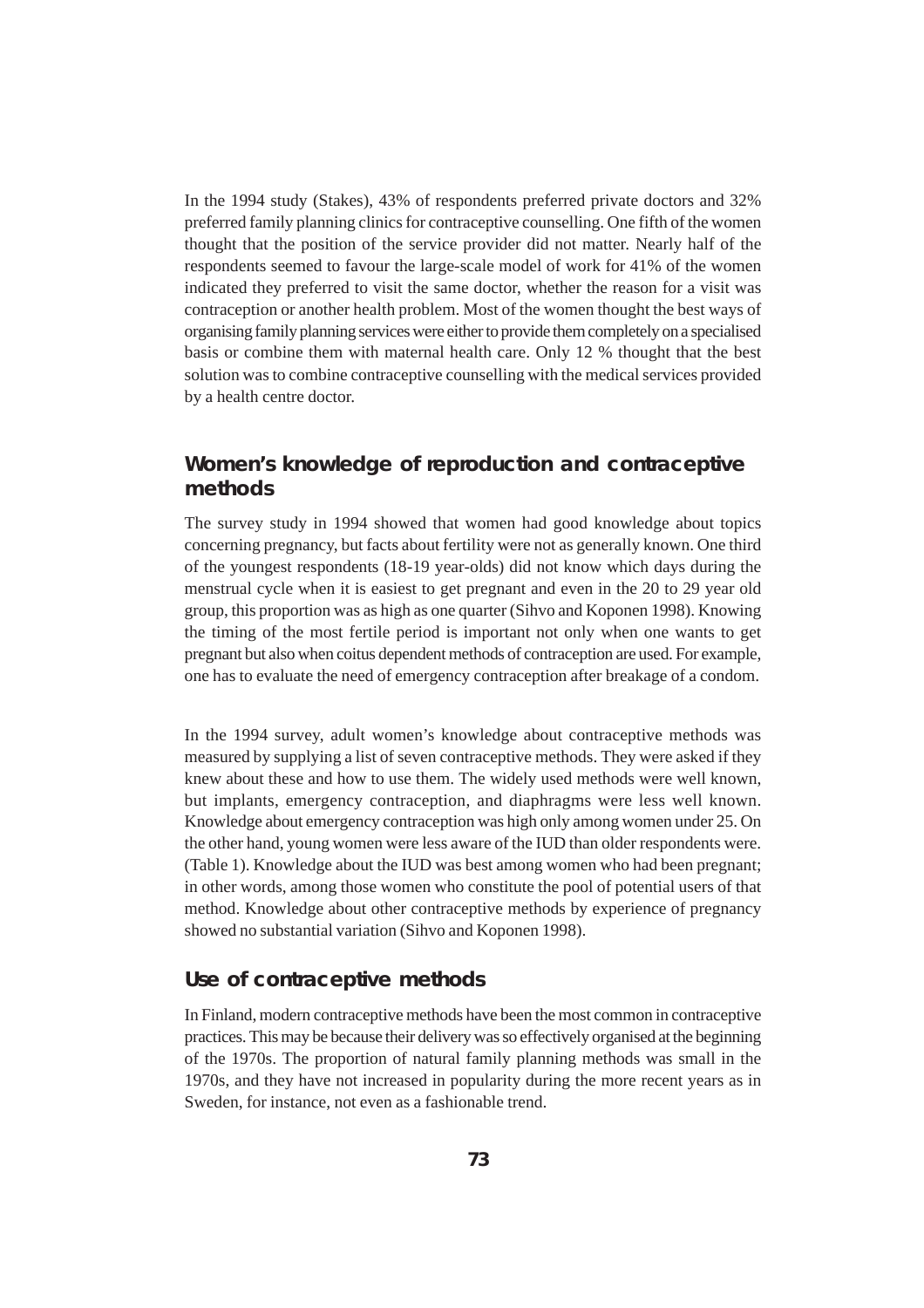| Method                  | $18 - 24$<br>year-old | 25-34<br>year-old | $35 - 44$<br>year-old | All |
|-------------------------|-----------------------|-------------------|-----------------------|-----|
| Condoms                 | 99                    | 99                | 98                    | 99  |
| Oral contraceptives     | 97                    | 99                | 95                    | 97  |
| <b>IUD</b>              | 76                    | 85                | 92                    | 86  |
| Implants                | 59                    | 65                | 52                    | 58  |
| Emergency contraception | 79                    | 53                | 36                    | 52  |

**Table 1. Proportions (%) of positive responses to the question "Do you know these contraceptive methods and how to use them?" by age. (Source: Kosunen et al. 1997a)**

(Source: Kosunen et al. 1997a)

At the end of 1970s, the IUD was more widely used in Finland than in other Nordic countries, but its popularity decreased during the 1980s when the use of oral contraceptives increased among women, especially for those less than 30 (Makkonen and Hemminki 1991). At the end of the decade the use of oral contraceptives started to increase among women over 30 when new types of the pill more suitable for this age group became available (Kosunen et al. 1997b).

Different studies give very different information on the use of condoms depending on the age group and sexual activity of respondents in the sample. In general, figures describing condom use among the Finnish population have been quite high compared to many other countries. According to the population study in 1992, 27% of all women and 40% of all men who needed contraception had used a condom at their most recent intercourse. Among those who had sexual intercourse at least two or three times a week, condom use was less frequent (20% in women and 25% in men). Instead of condoms, they more often used oral contraceptives or IUDs (Erkkola and Kontula 1993). Another study in 1994 (Taloustutkimus) showed that 20% of women aged 15- 49 used a condom as their main method of contraception and 6% used it as an additional method (Toivonen 1997). Similar percentages were found in the 1994 family planning survey of Stakes (Table 2).

The revision of the Law of Sterilisation in 1985 greatly affected contraceptive practices among those over 30. The revised law made it possible for women and men who were at least 30 to be sterilised if they requested, regardless of the number of children they had. The annual number of sterilisation's more than doubled after the revision of the law. Unlike other Nordic countries, sterilisation's were performed almost exclusively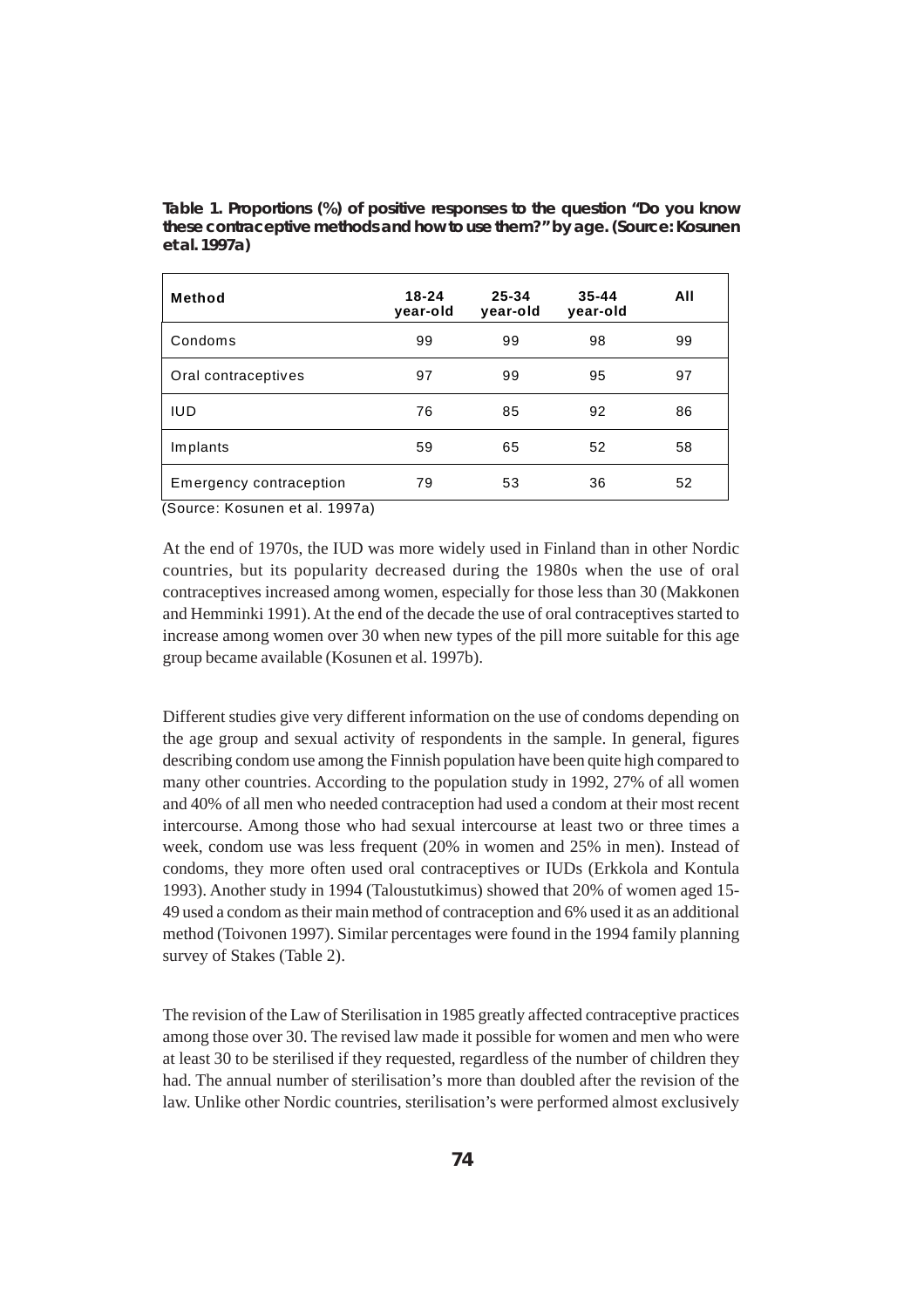for women in Finland. The number of male sterilisation's did not start to increase until the late 1990s, when there was more active promotion of using this method. In 1998, there were 9,593 female and 1,918 male sterilisation's in Finland (unpublished information from the national register).

**Table 2. Distributions of current contraceptive method (%) by age among sexually active women (regular need of contraception al least monthly or almost monthly). Source: Sihvo and Koponen 1998**

| Age in years (n)                  | $18 - 19$<br>(65) | $20 - 24$<br>(250) | $25 - 29$<br>(304) | 30-34<br>(312) | $35 - 39$<br>(294) | 40-44<br>(239) | All<br>(1464)  |
|-----------------------------------|-------------------|--------------------|--------------------|----------------|--------------------|----------------|----------------|
| Oral contraceptives               | 63                | 60                 | 52                 | 25             | 16                 | 5              | 33             |
| Double<br>contraception*          | 14                | 17                 | 4                  | 5              | 3                  | $\Omega$       | 6              |
| Condoms**                         | 15                | 13                 | 25                 | 25             | 23                 | 26             | 22             |
| <b>IUD</b>                        | 0                 | 2                  | 6                  | 29             | 42                 | 39             | 23             |
| Sterilization                     | 0                 | $\Omega$           | $\Omega$           | 4              | 10                 | 26             | $\overline{7}$ |
| Implants                          | 0                 | 2                  | 0                  | 1              | 1                  | 1              | 1              |
| Spermicides                       | 0                 | 1                  | 1                  | 2              | 1                  | 1              | 1              |
| Do not use/<br>need at the moment | 8                 | 7                  | 11                 | 10             | 4                  | 2              | 7              |

\* a condom combined with oral contraceptives or IUD or implants

\*\* a condom alone or combined with spermicides or a method of natural family planning

The most recent large surveys (in 1989, 1992 and 1994) on the use of contraceptive methods suggest that current contraceptive practices with respect to age differences are quite stable; no signs of major change have been found. The news of an association between increased risk of venous thrombus embolism and the use of third generation oral contraceptives, which was widely reported in mass media in 1995, did not have any permanent effect on sales figures or proportions of oral contraceptive users in Finland. (Kosunen et. al 1999).

Of women who participated in the family planning survey in 1994 (Stakes), 94% had at sometime used contraception, and 75% of respondents were using some method at the time of the study (Sihvo and Koponen 1998). About half of women under 30 were currently using oral contraceptives or an IUD. For women over 30, this proportion was smaller and the proportion who had been sterilised increased with age. Of sexually active respondents, about 80% of women under 25 and 62 to 72% of women over 25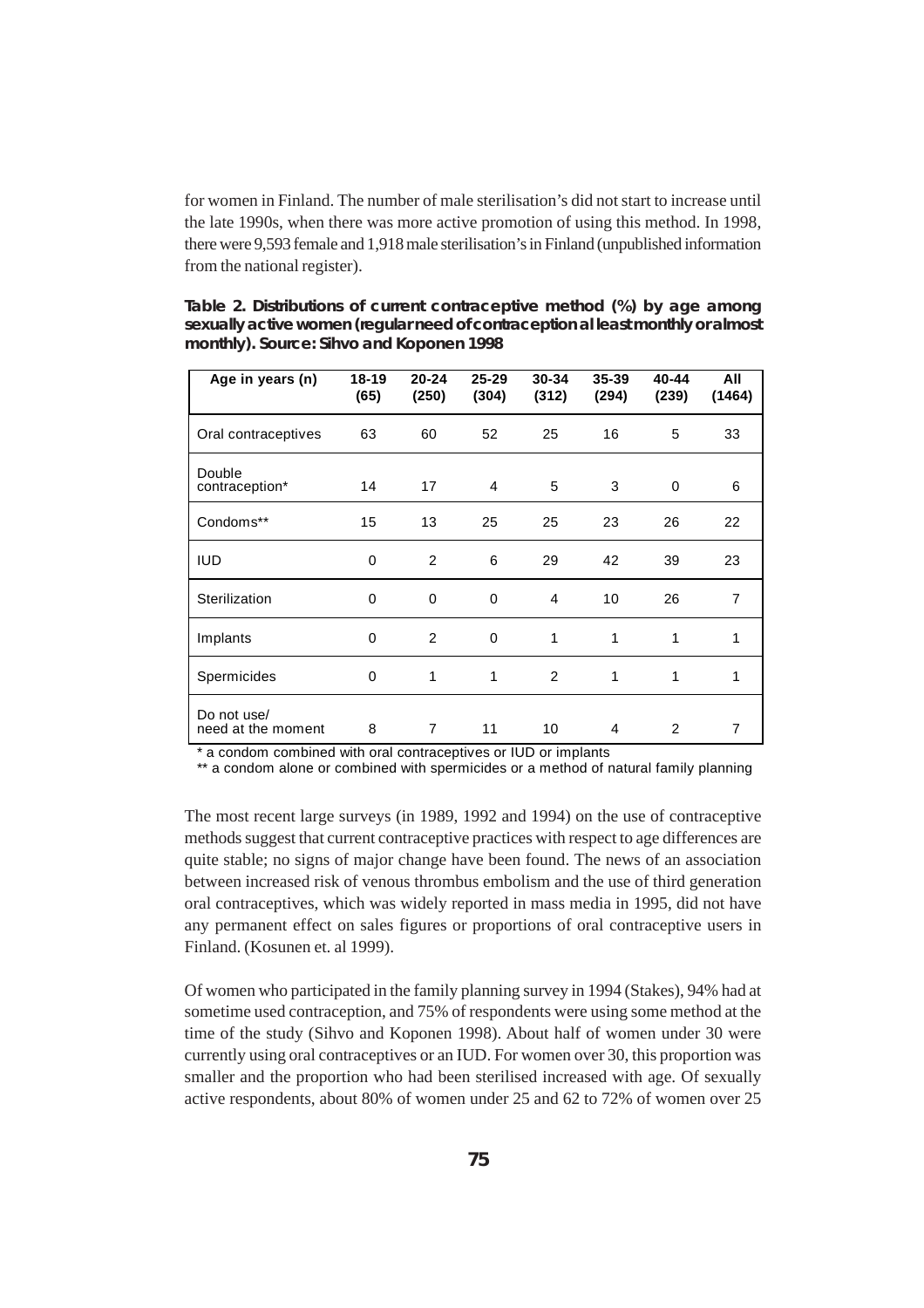used highly effective methods like oral contraception, IUD, implants or sterilisation. Almost all of the rest reported that they used condoms as their main contraceptive method (Table 2).

Emergency contraception was introduced to Finnish markets in 1987. Sales figures of the four-tablet package increased every year so that in 1998 about 44,000 packages were sold (Schering Oy, unpublished information). The family planning survey in 1994 showed that most users were unmarried and nulliparous women under the age of 25. Women over 25 were clearly less aware of this method and how it is used compared to younger women. Knowledge of emergency contraception was less than that for other methods (Kosunen et. al. 1997a). Adolescents receive information on emergency contraception in sex education classes at school, and they know the method very well. Thus, information directed to the adult population on more recent methods of contraception needs to be increased.

The possibility of using the copper-IUD as a method of emergency contraception is not well known among the population, and health centres do not frequently offer it for this purpose, according to research in Central Finland (Kosunen and Poikajärvi 1998). Copper-IUD can be used as emergency contraception when the time limit of 72 hours for hormonal emergency contraception has been exceeded. The application of the copper-IUD should be carried out within five or six days after an unprotected sexual intercourse, and is even more effective than the hormonal method. The copper-IUD is a practical option if a long-time contraceptive need exists and there are no contraindications for the use of IUD. Thus, the copper-IUD can be left in the uterus to take care of contraception in the future, as well as for the acute need of emergency contraception.

## Induced Abortion

### **Legislation on induced abortion**

The first Finnish abortion law in 1950 allowed termination of pregnancy almost exclusively on medical grounds. Women did not have the right to have an induced abortion because of their young age or for social reasons alone. Therefore, mental disorders like neurosis were often used as a medical reason for an induced abortion during the 1960s.

The Abortion Law was thoroughly revised in 1970. Finland was among the first countries in Western Europe that accepted more liberal abortion legislation. The most essential revision in the new law was the allowance of termination of pregnancy on social grounds, if two doctors provided a permission statement (2nd section, 2nd paragraph, see Table 3). The Law also specified limits on age and the number of children, so that in some circumstances an abortion was permitted with a statement from only one doctor (the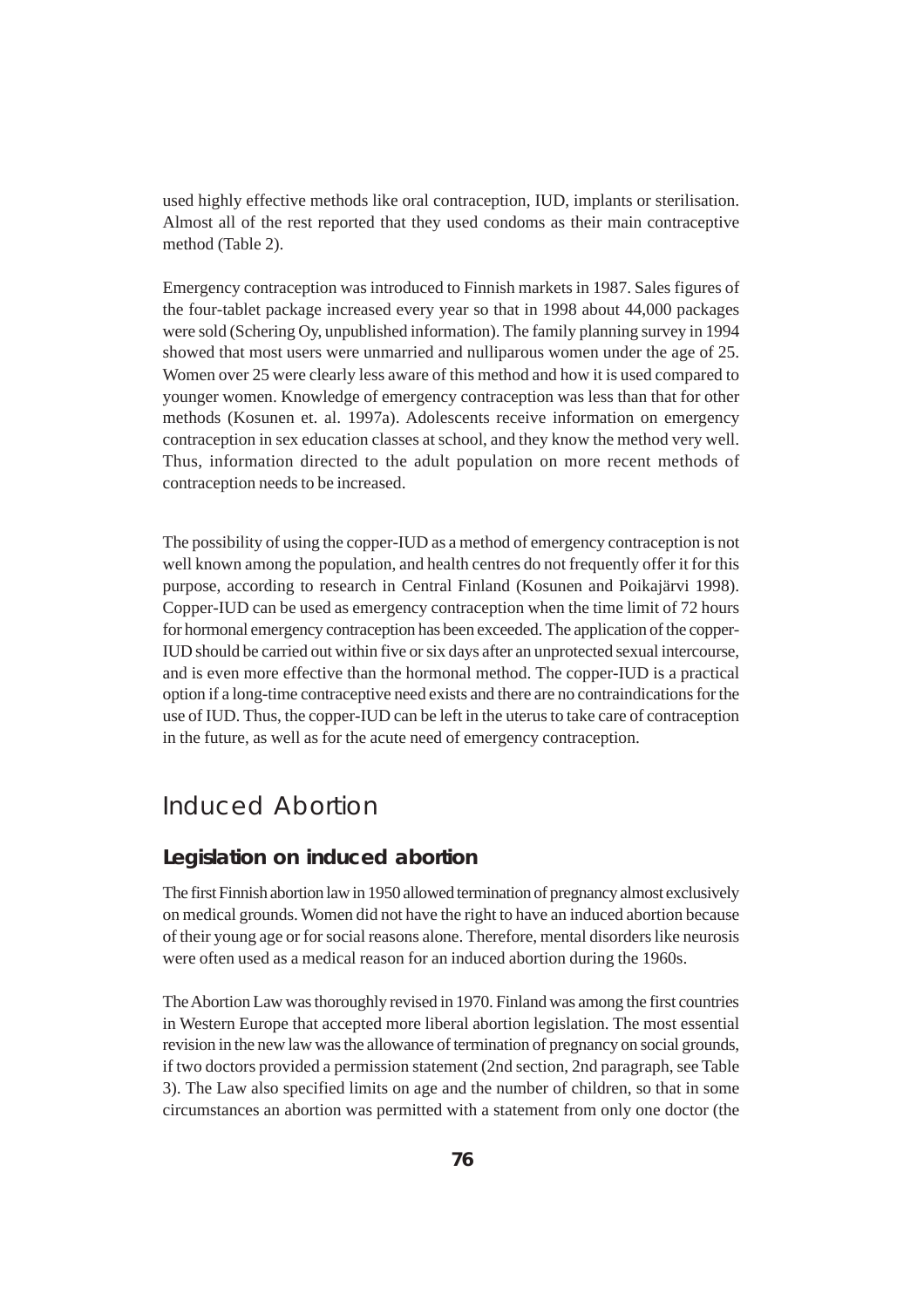performing physician). These circumstances applied if the woman was less than 17 or older than 40 at the time of conception or if she had already given birth to at least four children. Since the year 1970, only some minor revisions concerning time limits for duration of pregnancy had been made to the Law, and the core elements of the law have remained the same.

Most induced abortions are permitted on social grounds. The abortion statement form that a doctor completes when referring a patient to a hospital for an abortion includes a box where the social grounds must be defined in detail. In 1992 a sample of the grounds were studied and the most frequently mentioned reasons were being an unmarried or a single mother, economic concerns, unemployment, difficulties in the couple relationship, and unfinished education (Rasimus 1993). Currently, an application for an induced abortion due to social reasons is hardly ever denied. According to current interpretation, a woman is the best expert of her life conditions and in knowing when childbirth and child care would be a considerable strain for her and her family.

According to the law in 1970, an induced abortion had to be carried out by the  $16<sup>th</sup>$ week of pregnancy. In 1979, the limit was decreased to 12 weeks. For specific reasons, termination may occur even up to 20 weeks. Since 1985, it has been possible to perform an abortion up until the  $24<sup>th</sup>$  week of pregnancy if a reliable examination shows that the fetus has a serious disease or injury/handicap. Currently about two percentages of abortions each year are performed on the grounds of a potential fetal injury (Gissler 1999).

An abortion can be granted to a woman asking for it when:

- 1) Pregnancy or childbirth would risk her life or health
- 2) Childbirth and child care would be a considerable strain on her and her family economically and socially
- 3) She is made pregnant againts her will
- 4) She was not yet 17 years of age or was over 40 at the moment of conception or already had four children
- 5) There is a reason to expect the child to be mentally defective or to have a difficult illness or physical defect
- 6) Illness, disturbed psychological functioning, or a comparable factor of one or both parents seriously limits their capacity to take care of the child

Source of translation: Rolston B, Eggert A (eds). Abortion in the New Europe. A Comparative Handbook. Greenwood Press, Westport 1994.

### **The Main trends of abortion epidemiology in Finland**

At the end of 1960s, during the last years of the old Abortion Law, the number of legal abortions was about 8000 per year. It has been estimated that the number of illegal abortions was 19,000 in 1966. Obviously, some of these illegal abortions led to serious complications, even death.

Source: Abortion Law 24.3.1970/239 in Finland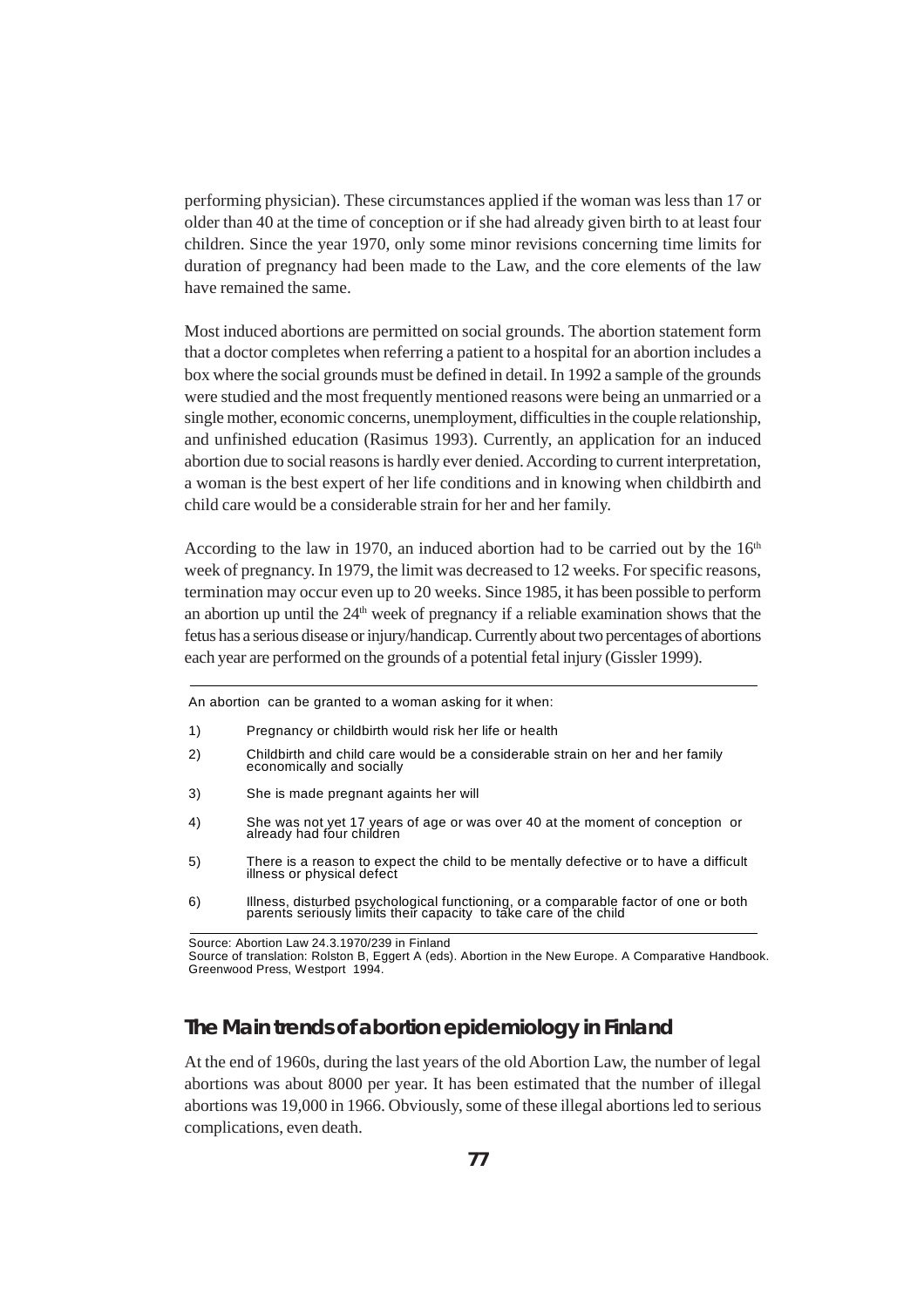The enactments of the new abortion legislation in 1970 stipulated that a doctor who performed an abortion had to notify the abortion register (currently administered by Stakes) within one month, using a specific notification form. According to a study in 1993, the time limit of one month is not often adhered to, but other than being late, notifications are sent very reliably to the register. Only 1% of induced abortions was missing from the register when data of the abortion register were compared with the case reports from the operating hospitals (Ulander et al 1995).

After the revision of the law in 1970, the highest abortion rates were recorded in 1973 when more than 23,000 abortions were performed (19.6 abortions per 1000 women aged 15-49 years). When the Primary Health Care Act became effective in 1972 and the delivery of contraceptive methods was organised throughout the country, abortions started to decrease. At the beginning of the 1980s, the figure fell under the limit of 15,000 abortions (Table 3). In the early 1990s, the number of abortions was down fifty percent compared to twenty years earlier. In 1995, it was lower than 10,000 for the first time. However, during the last few years decreases in abortions have levelled off, and the latest figures suggest a slight increase. Age-specific abortion trends show that induced abortions are most frequent among women aged 20-24, and this has been the case throughout the current abortion law. The decrease in abortion rates was greatest among women under 20 (see chapter 14). About one quarter of all abortions are performed for married women and more than half for never-married women (Gissler 1999).

| Year                                                                                                                                 | Number                                          | Number<br>per 1000 women |
|--------------------------------------------------------------------------------------------------------------------------------------|-------------------------------------------------|--------------------------|
| 1973                                                                                                                                 | 23 362                                          | 19,6                     |
| 1975                                                                                                                                 | 21 547                                          | 17,9                     |
| 1980                                                                                                                                 | 15 037                                          | 12,3                     |
| 1985                                                                                                                                 | 13833                                           | 11,0                     |
| 1990                                                                                                                                 | 12 232                                          | 9,7                      |
| 1995                                                                                                                                 | 9884                                            | 7,8                      |
| 1996                                                                                                                                 | 10 438                                          | 8,2                      |
| 1997                                                                                                                                 | 10 274                                          | 8,2                      |
| 1998                                                                                                                                 | 10 654                                          | 8,6                      |
| 1999*<br>the contract of the contract of the contract of the contract of the contract of the contract of the contract of<br>$\cdots$ | 10 800<br>$\frac{1}{2}$<br>$\sim$ $\sim$ $\sim$ | 8,7                      |

**Table 3. Number of induced abortions and abortion rate (per 1000 women aged 15-49 years). Source: Gissler 1999, Vikat et al. 1999.**

\*preliminary data in June 2000 (national abortion register)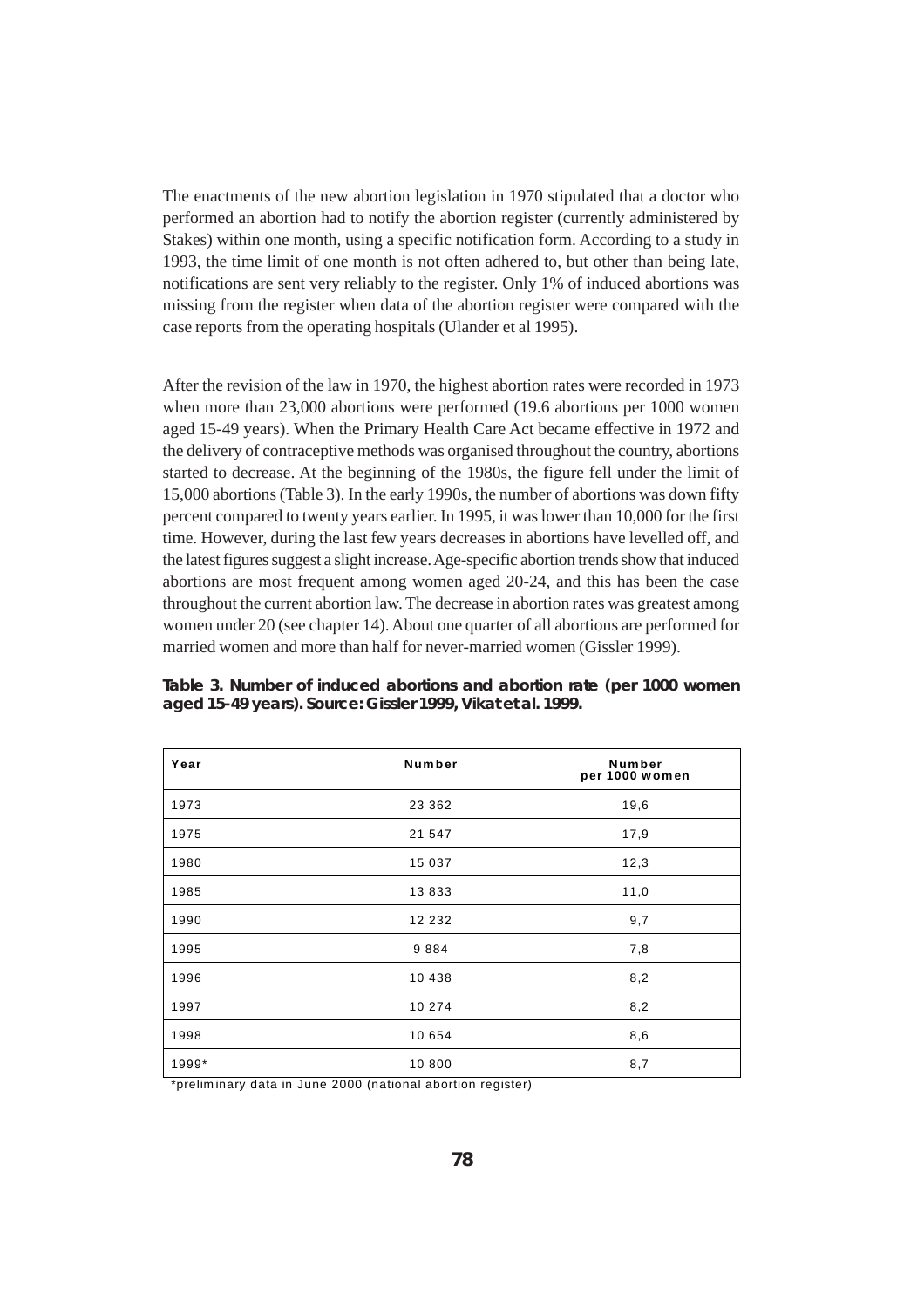One of the main goals of the Finnish health policy has been to ensure equal opportunities for health care regardless of place of residence. However, the regional variation of abortion rates has remained similar throughout the time the current Abortion Law has been in effect. During the 1990s, the abortion rates have been highest either in Lapland in the north or in Uusimaa (Helsinki metropolitan area and its surroundings in the south). In addition, the island of Ahvenanmaa has been ranked high, but due to its small population, the variation is great there. In 1998, the abortion rate for women aged 15 to 49 was highest in the hospital districts of Helsinki and Lapland (11.8 and 11.6 per 1000 women) and lowest (5.5/1000) in the hospital district of Keski-Pohjanmaa in the western Finland (Vikat et al. 1999).

Eighty-seven percent of induced abortions were carried out on social grounds in 1997, and 11% were for age or number of children in the family (Gissler 1999). The distribution of the grounds for abortions has not changed during recent years. However, since the early years of the law, the distribution of the grounds has changed to some extent so that the proportion citing social grounds increased. This mainly reflects differences in interpretations of the grounds in different areas. Ninety-four percent of abortions are performed before the 12th week of pregnancy, and this proportion has remained fairly constant for several years. In 1997, National Agency for Medicolegal Affairs (TEO) permitted a termination for 568 pregnancies that had passed the limit of 12 weeks. Seventy percent of all abortions are for women who have a termination of pregnancy for the first time, 21% have it for the second time and 9% have had at least two previous abortions. Compared to the early 1980s the proportion of repeated abortions has increased somewhat steadily, but the changes were minor during the 1990s (Gissler 1999).

#### **Abortion care**

Different stages of abortion care typically constitute a series of events where primary health care and hospital specialists each have their own role and where collaboration between professionals of different levels of health care is supposed to proceed smoothly without friction. Almost all clients wanting to terminate their pregnancy have to pass through all the stages, because a referral is needed for hospital care and most clients also need a doctor's statement on their need and grounds for an abortion (see section 3.1 of this chapter). When a woman wants to have an induced abortion on social grounds, she needs a permission statement from a primary health care doctor. If a woman fulfils the criteria of age or number of children, a statement from another doctor is not needed. Usually a woman makes an appointment with a doctor at either a health centre or private clinic in order to get a referral to a hospital. Then the referral and the statement (if needed) are sent to the hospital as soon as possible. The hospital clinic informs the client about the timetable of the procedure which is carried out within one week whenever possible.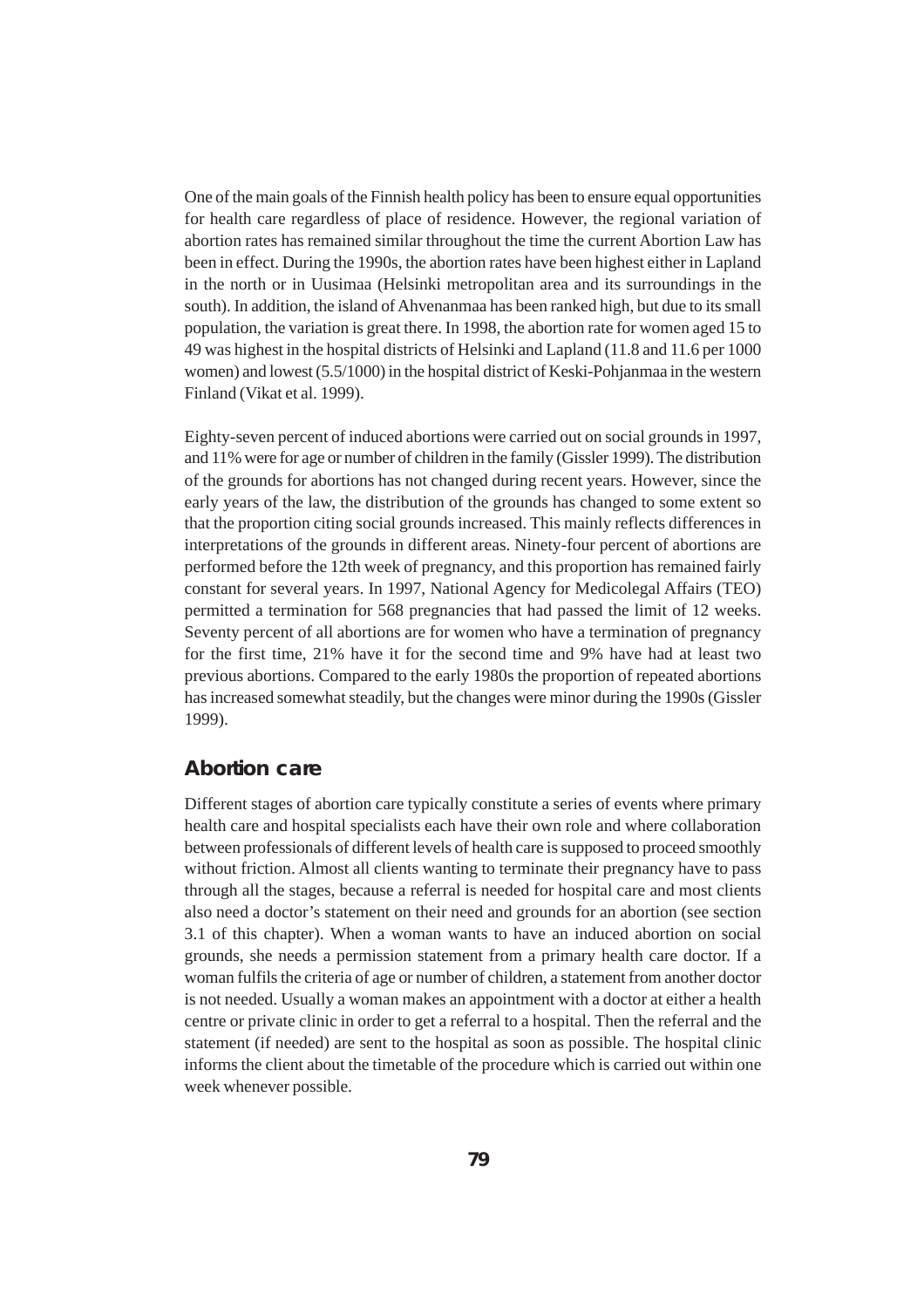Until recently hospitals usually followed the practice of two visits. First, a woman visits an outpatient clinic of the hospital, where a gynecological examination is performed. In addition, potential contraindications for general anesthesia are examined and then an appointment for the procedure in a hospital inpatient clinic is made. Up to the 1990s a major part of induced abortions were performed in inpatient wards. There are medical arguments for this practice, because a general anesthesia has been widely used in abortion care in Finland instead of local anesthesia. Therefore, a careful follow-up is needed after the procedure.

After leaving the hospital a series of abortion care events continues in primary health care. The patient is expected to visit her own doctor for a check-up a few weeks after the procedure. The purpose of the visit is to check on not only physical but also psychological recovery. In fact, the abortion legislation says that contraceptive counselling should be provided for the client after the procedure.

Currently abortion care is changing and developing in Finland. As in operative care, in general, abortion care is also adopting new practices of care by shortening the time spent in the hospital. This means that the procedure is carried out in the outpatient clinic of a hospital and the patient can go home during the same day, a few hours after a follow-up to the procedure. A questionnaire study in 1994 showed that 86% of the women who had experienced an induced abortion within the past year had had the procedure in an outpatient clinic, while the proportion was only 12% for those women who had had an abortion ten or more years ago (Sihvo et al 1998). One of the patients' most crucial requests for development of future abortion care was to organise the care so that only one visit to a hospital would be needed. Some hospitals have already tried this practice with success.

In Finland, a major part of induced abortions are carried out before the end of the 12th week of pregnancy and in 64% of all cases, the duration of pregnancy is less than eight weeks (Gissler 1999). From a technical viewpoint this means that abortions are mainly carried out by using a vacuum aspiration combined with curettage if needed. A medical abortion, in other words, an abortion induced by an oral medicine such as mifepristone will change practices of abortion care in the near future. This method was officially adopted in Finland at the end of 1999.

The costs of abortion care include expenses in primary health care and expenses of hospital care. Visits to a health centre (a family planning clinic or a general practitioner) before and after the procedure are generally free of charge or the expenses are very low. The costs are much higher if private services are used (about 40 or 50 dollars per visit). The costs of hospital care used to be from 30 to 50 dollars, but the charges were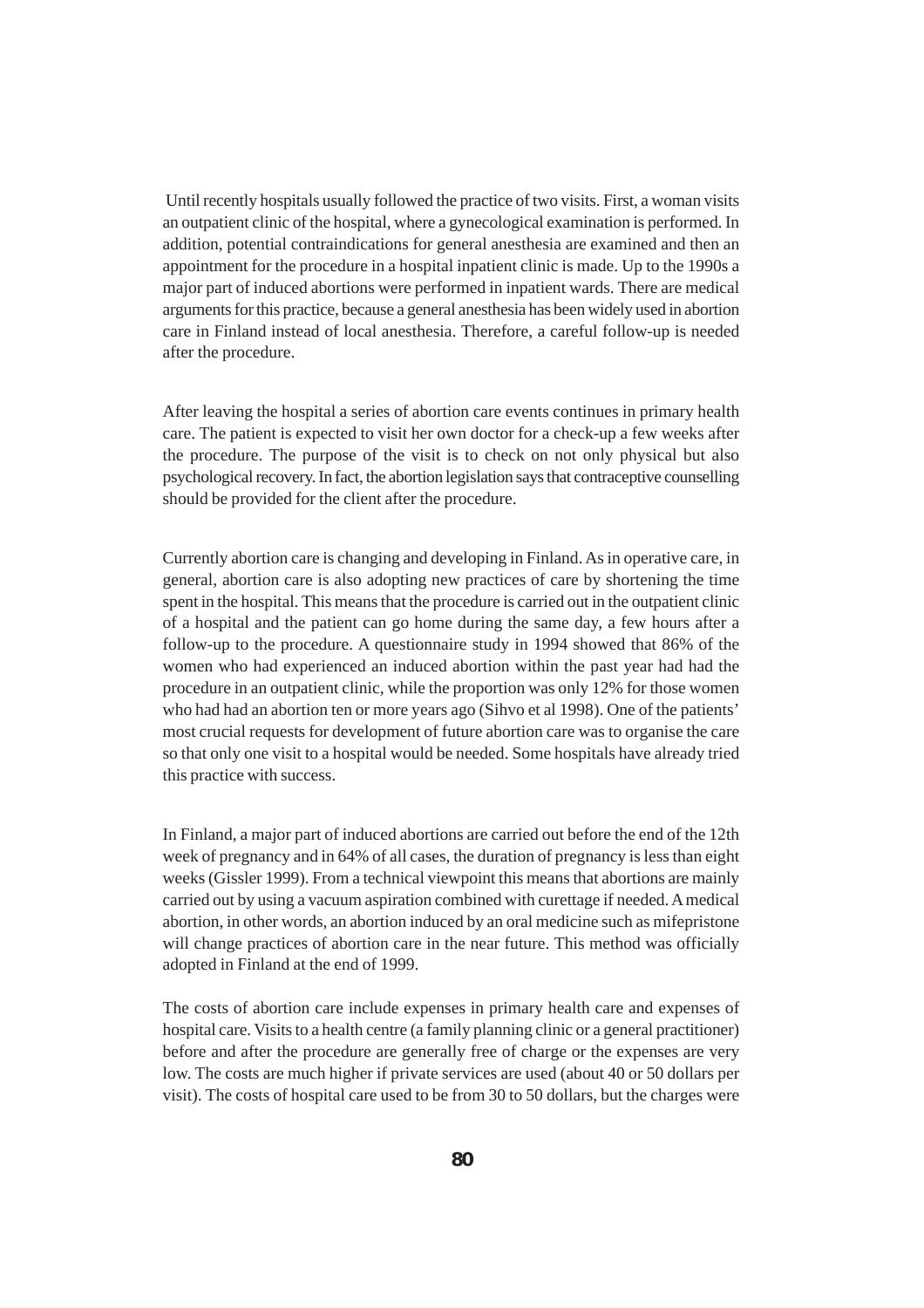raised in 1999. Currently, the total costs of abortion care in a hospital are about 80 US dollars (the first visit 20 dollars and the procedure 60 dollars in an outpatient clinic).

#### **Women's experiences of an induced abortion**

An induced abortion is still somewhat taboo. It is an event that people would rather like to hide and forget about as soon as it is over. Therefore, women who have experienced an induced abortion seldom talk about their experiences, and this topic has not been studied in Finland until recently.

Women's experiences of an induced abortion were included as one of the topics of the family planning questionnaire study of Stakes in 1994. A structured multi-choice question was used to ask about the amount of discussions with a doctor and a nurse before and after the abortion. An open-ended question was used to ask about topics that women would have liked to include in these discussions. Altogether 34% of women who had experienced an abortion would have liked more discussion with a doctor or a nurse either before or after the procedure. Psychological effects of an abortion such as feelings of guilt, sorrow and depression as well as justification of the decision were ranked highest as topics of discussion. The second most requested topic to discuss centred around abortion as a procedure. Women were concerned about health risks and possible influences on post-abortion infertility (Sihvo et al. 1998). The same topics also emerged in another study in which data were collected from women right after their abortion using a narrative technique (Poikajärvi 1998). These studies indicate that many women need more support and discussion in connection with abortion care. The discussions should focus on a variety of topics including women's groundless fear of infertility. This specific issue should be automatically dealt with in counselling before a termination of pregnancy to reduce unnecessary feelings of anxiety. Preparation of written material for women seeking for an abortion is also necessary.

# Future Challenges of Family Planning

The most crucial challenge of developing family planning services is to increase the range of services. The aim of the work cannot only be contraception and effective delivery of services, but comprehensive promotion of sexual health. When activities are considered in this framework, services should include planning and timing of pregnancy, prevention of sexually transmitted diseases, examination for infertility, and counselling in sexual problems.

During the last decades, Finnish men have started to participate in the birth and care of their children, but family planning has remained a female concern. However, men do have a favourable attitude toward assuming part of the responsibility. In the family planning survey in 1994, almost one hundred percent of 20 to 24 year-old men and 86% of 40-44 year-old men thought that the responsibility of contraception belongs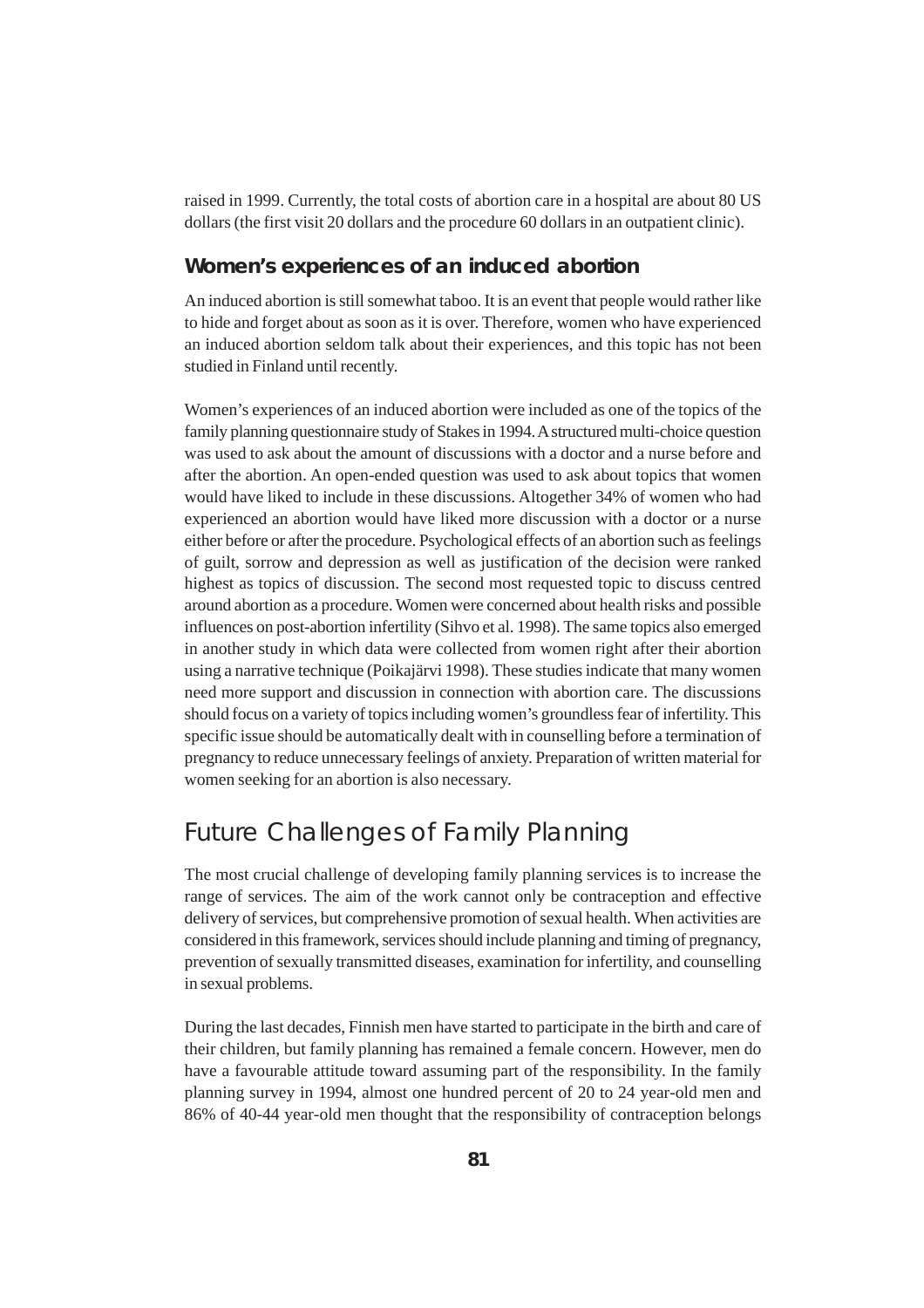equally to men and women. In practice, participation in birth control was limited to use of condoms; even sharing the expenses of contraception was rare (Sihvo and Koponen 1998). Increasing male participation and developing services tailored for men are challenges of sexual health promotion. It would be easy to develop this new area of services for boys often come to a waiting room of a family planning clinic with their girl friends. It would be very natural to ask them to come in and join the discussion.

Money is an essential issue from an adolescents' point of view. Although visits and examinations are free of charge, the price of oral contraceptives is relatively high in Finland compared to many other countries. Subsidising the price of pills for adolescent clients in some way is extremely important. In the current situation, the Medicines Act has prevented attempts at delivering oral contraceptives free of charge (except initial prescriptions) from health centres, but certainly, a solution for this problem could be found by changing current legislation. Arranging sales of condoms at a lower price would probably increase use of double contraception (both condoms and pill) at the beginning of new relationships or in cases of multiple partners.

Emergency contraception was introduced to Finnish markets more than ten years ago and sales of these products have continued to increase steadily. However, when compared to the number of abortions, the use of emergency contraception is still far too low. All men and women, regardless of age, should have knowledge of emergency contraception, its time limits, as well as how to get it. Access to emergency contraception would be easier if delivery of the method was included as one of the duties of public health nurses.

Recent studies have shown that young clients would like to discuss subjects other than contraceptive methods when visiting a family planning clinic. Sexuality problems, relationships, and sexually transmitted diseases are topics of great interest for young clients. One crucial reason for neglecting these topics is insufficient education and training in handling sexual concerns (Nurmi 2000). However, clients' expectations have increased. They are now capable and brave enough to ask for help, even about sexual problems.

Skills of counselling in sexuality are needed in preventive and medical care. Developing these skills, as well as communication skills, is a challenge for undergraduate and postgraduate education in health care. Improving communication and client-centred skills are also challenges for professionals who work with abortion patients. Since an abortion can occur in only one visit to a hospital outpatient clinic, a danger exists that there is even less time for discussion than before. The new practice puts new demands on staff of primary health care units before and after an induced abortion. A substantial proportion of abortion clients would like more discussion about the abortion. They need both practical information on the procedures as well as emotional support. It is important for women to be able to honestly and openly discuss their feelings.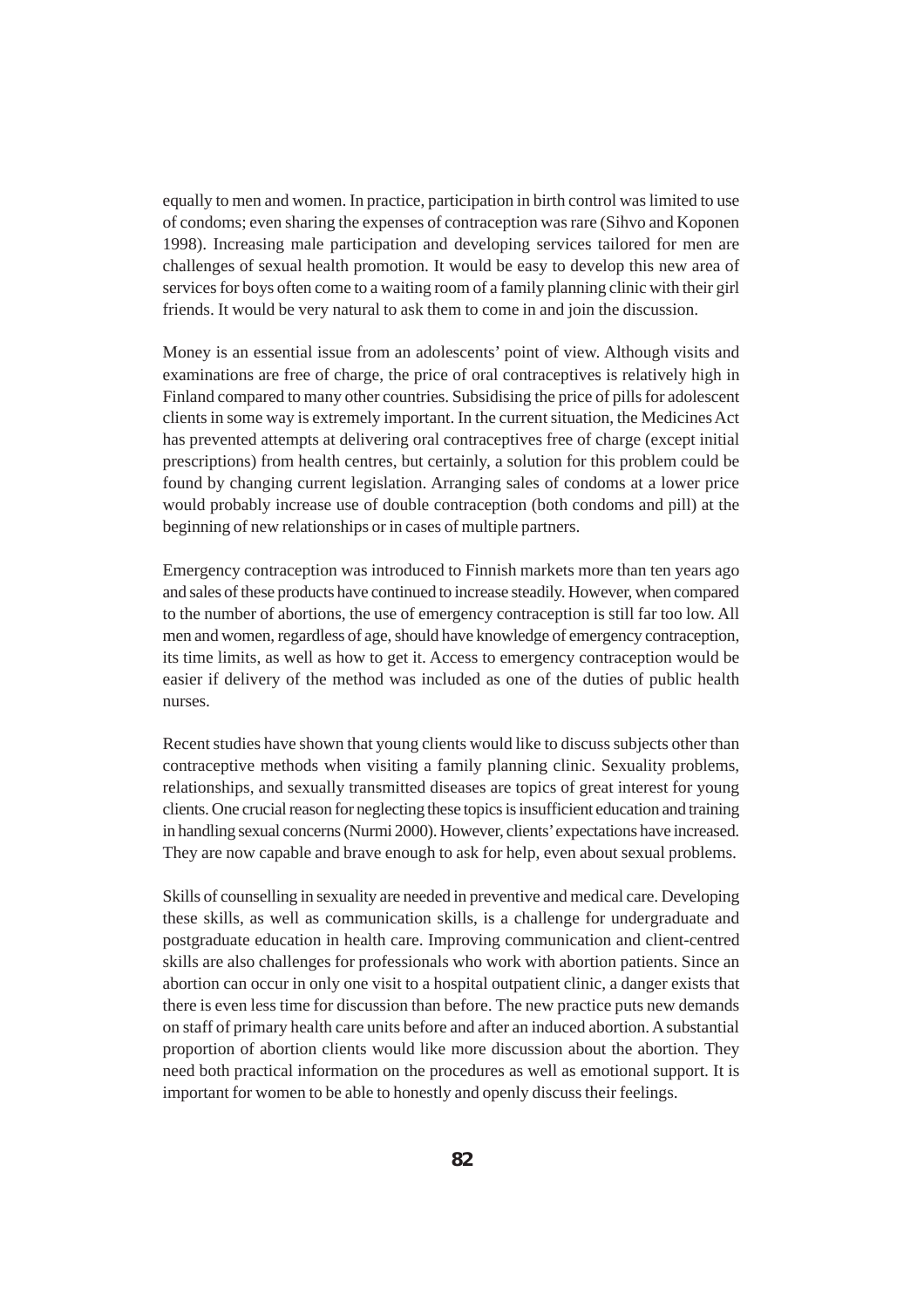In 1993, Stakes appointed a working group to make a proposal for the development of family planning services. After a long silence, this was the first time that family planning services became a focus of a more comprehensive evaluation. The Committee gave some recommendations of developing services on a general level, and many of the recommendations have been, or will be, put into practice. (Stakes 1994, Rimpelä et al. 1996). Developing services has raised questions, which the working group Family Planning 2000 had not considered. One of these concerns the relationship of sexual health services to the population responsibility principle in primary health care. Expectations of the population and general trends of developing primary health care seem to be contradictory here. Declining fertility during the 1990s also raises a question about the goals of Finnish population policy and its relation to developing services for family planning and sexual health.

#### **References**

- Aro, S., Liukko, M. (eds.). 1993. VPK –Väestövastuisen perusterveydenhuollon kokeilut 1989–1992. Mikä muuttui? (Experiments of population responsibility in primary health care, 1989–1992. Did anything change?) Stakes. Raportteja 105/1993. Jyväskylä.
- Bozon, M., Kontula, O.1998. Sexual initiation and gender in Europe: a cross-cultural analysis of trends in the twentieth century. In M. Hubert, N. Bajos and T. Sandfort (Eds.), *Sexual Behaviour and HIV/AIDS in Europe. Comparisons of National Surveys.* Padstow. UCL Press.
- Erkkola, R., Kontula, O. 1993. Syntyvyyden säännöstely. In Osmo Kontula and Elina Haavio-Mannila (Eds.), *Suomalainen seksi. Tietoa suomalaisten sukupuolielämän muutoksesta* (Birth control. Finnish Sex: Information on the Change in Sexual Life in Finland). Juva: WSOY.
- Gissler, M. (ed.). 1999. Induced Abortions in the Nordic Countries. Stakes. Statistical Report 10/1999. Helsinki.
- Koponen, P., Sihvo, S., Hemminki, E., Kosunen, E., Kokko, S. 1998. Raskauden ehkäisyneuvonta ja väestövastuu - palvelujen järjestäminen terveyskeskuksissa ja naisten toiveet (Family planning services in Finnish health centres – organization and women's opinions of services. Abstract in English). *Sosiaalilääketieteellinen Aikakauslehti* 1998; 35: 220-228.
- Kosunen, E., Rimpelä, M. 1997. Perhesuunnittelun palvelujärjestelmä (Family planning and health care organization). *Duodecim* 1997;113:1198-1202.
- Kosunen, E., Sihvo, S., Hemminki, E. 1997. Knowledge and use of hormonal emergency contraception in Finland. *Contraception* 55:153-157 (a).
- Kosunen, E., Rimpelä, A., Kaprio, J., Berg, M-A. 1997. Oral contraceptives and smoking: time trends for a risk behavior in Finland. *European Journal of Public Health* 7:29-33 (b).
- Kosunen, E., Poikajärvi, K. 1998. Jälkiehkäisyn jakelu Keski-Suomessa (Delivery of emergency contraception in Central Finland). *Terveydenhoitaja* 5/1998, pp. 10-12.
- Kosunen, E., Rimpelä, M., Vikat, A., Rimpelä, A., Helakorpi, S. 1999. Ehkäisytablettien käyttö Suomessa 1990-luvulla (Use of oral contraceptives in Finland in the 1990s). *Suomen Lääkärilehti* 54:163-167.